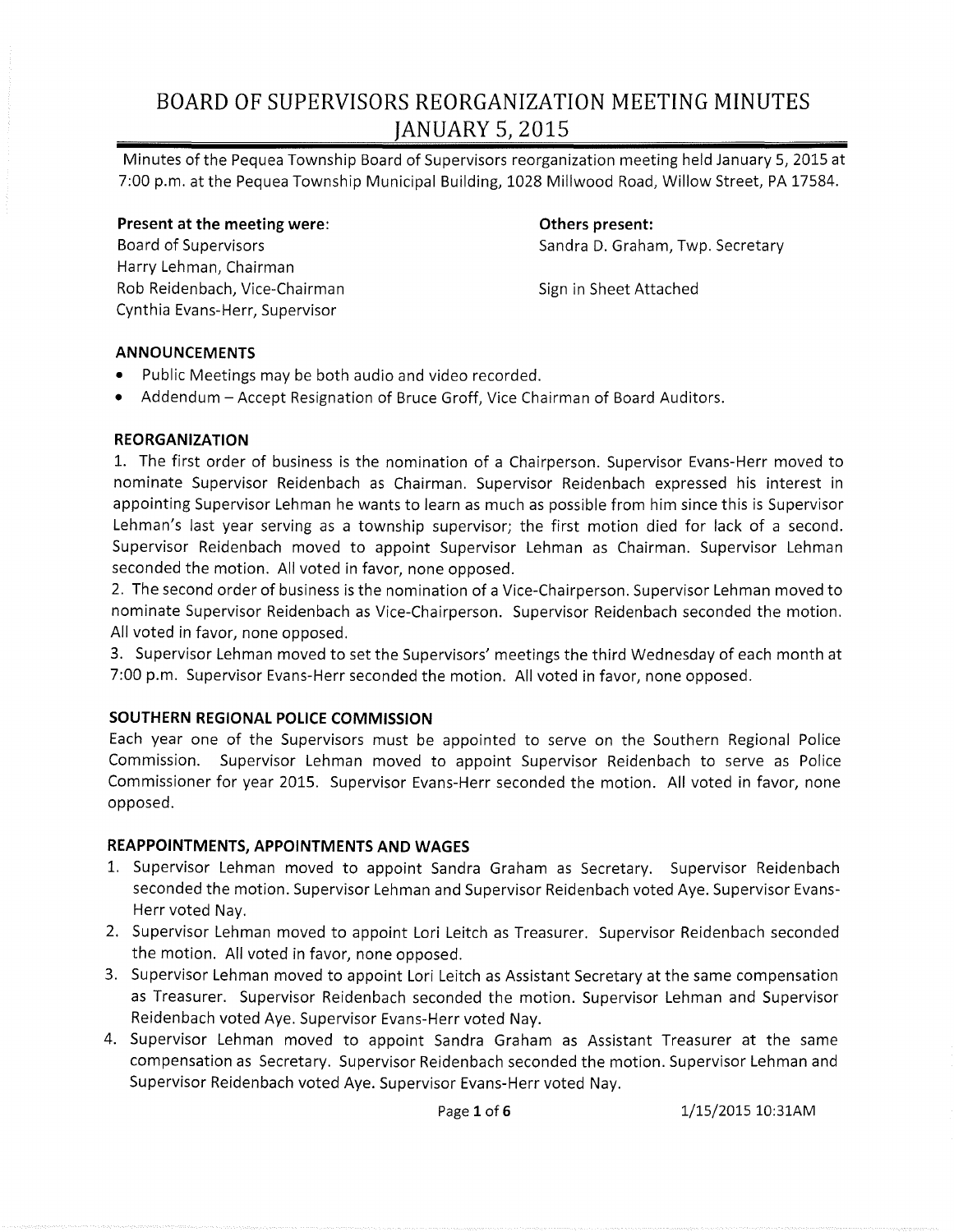- 5. Supervisor Lehman moved to appoint Bruce Frymyer as Roadmaster. Supervisor Evans-Herr seconded the motion. All voted in favor, none opposed.
- 6. Supervisor Lehman moved to authorize Harry Lehman, Chairperson of the Board of Supervisors or Bruce Frymyer, to be Duly Authorized Representative for the Declaration of Snow and Ice Emergencies as Described in Section 4 of Ordinance No. 158-2008. Supervisor Evans-Herr seconded the motion. All voted in favor, none opposed.
- 7. Supervisor Lehman moved to appoint Sandra Graham as Open Records Officer. Supervisor Reidenbach seconded the motion. Supervisor Lehman and Supervisor Reidenbach voted Aye. Supervisor Evans-Herr voted Nay.
- 8. Supervisor Lehman moved to appoint Lori Leitch as Street Light Tax Collector. Supervisor Reidenbach seconded the motion. All voted in favor, none opposed.
- 9. Supervisor Lehman moved to appoint Sandra Graham as Alternate Street Light Tax Collector. Supervisor Reidenbach seconded the motion. Supervisor Lehman and Supervisor Reidenbach voted Aye. Supervisor Evans-Herr voted Nay.
- 10. Supervisor Lehman moved to set the Treasurer Bond at \$800,000.00 for 2015. Supervisor Reidenbach seconded the motion. Supervisor Evans-Herr mentioned that the sum of the funds in the bank accounts is above \$800,000.00. All were in favor to raise the bond. Supervisor Lehman withdrew the motion and Supervisor Reidenbach withdrew his second. Supervisor Lehman moved to set the Treasurer Bond at \$900,000.00 for 2015. Supervisor Evans-Herr seconded the motion. All voted in favor, none opposed.
- 11. Supervisor Lehman moved to set the Assistant Treasurer Bond at \$900,000.00 for 2015. Supervisor Reidenbach seconded the motion. All voted in favor, none opposed.
- 12. Supervisor Lehman moved to set the Street Light Tax Collector Bond at \$25,000.00 for 2015. Supervisor Reidenbach seconded the motion. All voted in favor, none opposed.
- 13. Supervisor Lehman moved to set the Alternate Street Light Tax Collector Bond at \$25,000.00 for 2015. Supervisor Reidenbach seconded the motion. Supervisor Lehman and Supervisor Reidenbach voted Aye. Supervisor Evans-Herr voted Nay.
- 14. Supervisor Lehman moved to adopt **Resolution No. 415-2015** naming Lori Leitch, Treasurer or Sandra Graham, Assistant Treasurer as Chief Administrative Officer's as of January 5,2015 for the purpose of carrying information to the Department ofthe Auditor General, and to administer funds with the Principal Financial Group. Supervisor Reidenbach seconded the motion. Supervisor Lehman and Supervisor Reidenbach voted Aye. Supervisor Evans-Herr voted Nay.
- 15. Supervisor Lehman moved to approve mileage reimbursement for Supervisors and employees for use of their own vehicle for township business at the 57.5 cents per mile rate issued by the IRS for 2015. Supervisor Evans-Herr seconded the motion. All voted in favor, none opposed.
- 16. Supervisor Lehman moved to keep the Personnel Policy benefits for 2015 the same as in the Personnel Policy adopted on January 1, 2014. Supervisor Reidenbach seconded the motion. All voted in favor, none opposed.
- 17. Supervisor Lehman moved to keep the township office hours at 9 am to 4 pm Monday through Friday and the road crew hours at the Roadmaster's discretion. Supervisor Reidenbach seconded the motion. All voted in favor, none opposed.
- 18. Supervisor Lehman moved to adopt **Resolution No. 416-2015** to appoint PNC Bank, Citizens Bank and PLGIT as depositories for Pequea Township for 2015. Supervisor Reidenbach seconded the motion. All voted in favor, none opposed.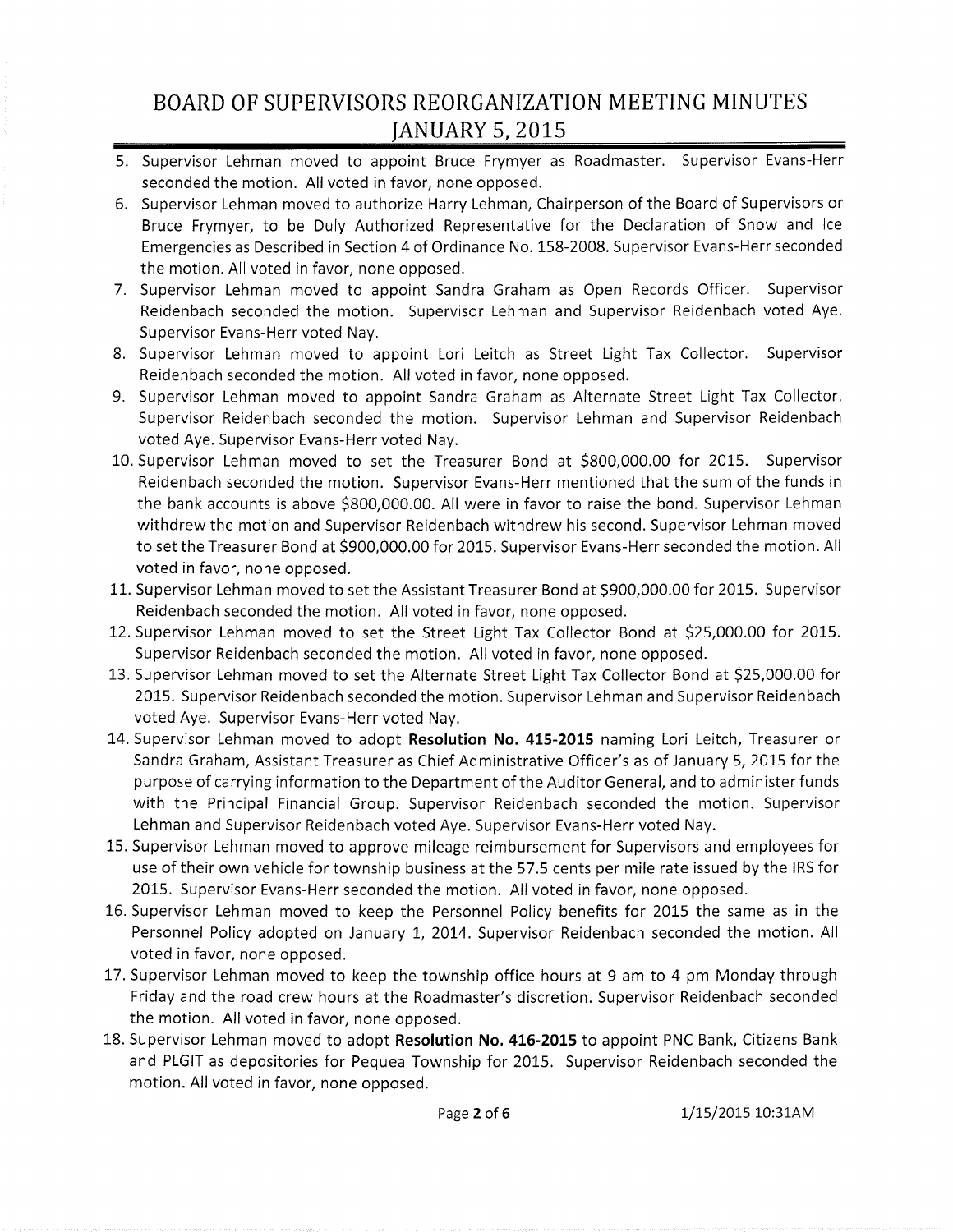- 19. Supervisor Reidenbach moved to appoint Supervisor Lehman as Volunteer Fire Company Liaison. Supervisor Lehman seconded the motion. Supervisor Reidenbach and Supervisor Lehman voted Aye. Supervisor Evans-Herr voted Nay.
- 20. Supervisor Reidenbach moved to appoint Supervisor Lehman as Road Crew Liaison. Supervisor Lehman seconded the motion. Supervisor Reidenbach and Supervisor Lehman voted Aye. Supervisor Evans-Herr voted Nay.
- 21. Supervisor Reidenbach moved to appoint Supervisor Lehman as Legal Liaison. Supervisor Lehman seconded the motion. Supervisor Evans-Herr noted for the record; Matt Crème has taken all her phone calls thus far even though she isn't the appointed legal liaison. Supervisor Reidenbach and Supervisor Lehman voted Aye. Supervisor Evans-Herr voted Nay.
- 22. Supervisor Reidenbach moved to appoint Supervisor Lehman as Park Liaison. Supervisor Lehman seconded the motion. Supervisor Reidenbach and Supervisor Lehman voted Aye. Supervisor Evans-Herr voted Nay.
- 23. Supervisor Lehman moved to appoint Supervisor Reidenbach as Emergency Management liaison. Supervisor Lehman seconded the motion. Supervisor Lehman and Supervisor Reidenbach voted Aye. Supervisor Evans-Herr voted Nay.
- 24. Supervisor Lehman moved to appoint Supervisor Evans-Herr as Voting Delegate for the PSATS State Convention with all three Supervisors authorized to attend. Supervisor Reidenbach seconded the motion. All voted in favor, none opposed.
- 25. Supervisor Lehman moved to appoint Supervisor Evans-Herr to represent Pequea Township for the Community Block Grant Program in 2015. Supervisor Reidenbach seconded the motion. All voted in favor, none opposed.
- 26. Supervisor Lehman moved to approve Pequea Township to be a member ofthe Southern Lancaster County Inter-Municipal Committee for 2015 and to appoint Supervisor Cynthia Evans-Herr to represent Pequea Township at the monthly meetings. Supervisor Evans-Herr seconded the motion. Supervisor Lehman and Supervisor Evans-Herr voted Aye. Supervisor Reidenbach voted Nay.
- 27. Supervisor Lehman moved to appoint Supervisor Evans-Herr as Chairperson of the Ag Security Committee. Supervisor Reidenbach seconded the motion. All voted in favor, none opposed.
- 28. Supervisor Lehman moved to appoint Dave Lockard as Sewage Enforcement Officer and set the pay rate according to the 2015 SEO Rate Schedule. Supervisor Reidenbach seconded the motion. All voted in favor, none opposed.
- 29. Supervisor Lehman moved to appoint Solanco Engineering as Alternate Sewage Enforcement Officer and set the pay rate according to the 2015 Rate Schedule. Supervisor Evans-Herr seconded the motion. All voted in favor, none opposed.
- 30. Supervisor Lehman moved to appoint Solanco Engineering as Zoning Officer, Code Enforcement Officer, and Building Code Official and set the pay rate according to the 2015 Rate Schedule. Supervisor Reidenbach seconded the motion. All voted in favor, none opposed.
- 31. Supervisor Lehman moved to appoint Rettew Associates as Alternate Zoning Officer and Code Enforcement Officer and set the pay rate according to the 2015 Rate Schedule. Supervisor Reidenbach seconded the motion. All voted in favor, none opposed.
- 32. Supervisor Lehman moved to appoint Fred Witmer to the Pequea Township Planning Commission for a four-year term ending January 2019. Supervisor Evans-Herr seconded the motion. All voted in favor, none opposed.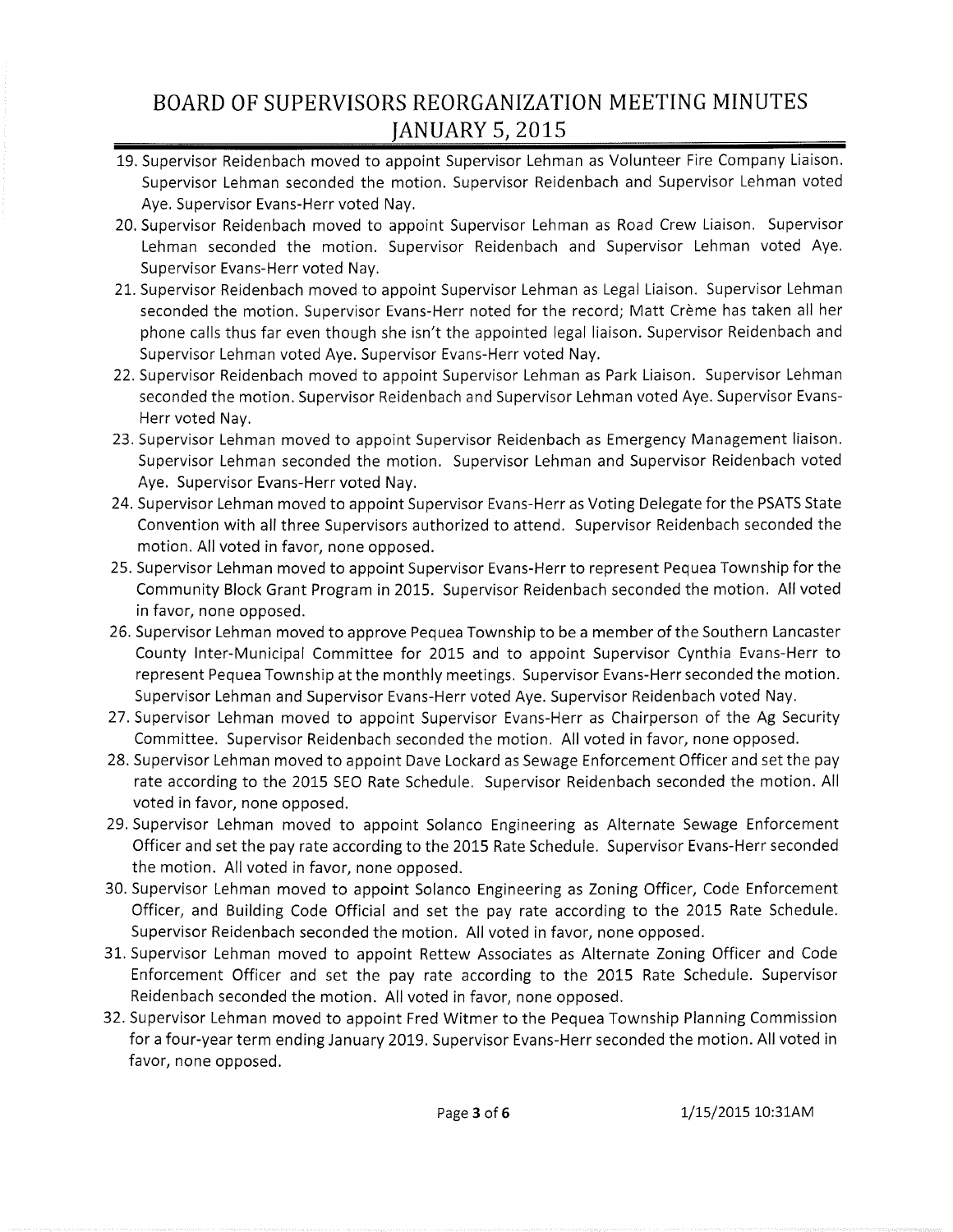- 33. Supervisor Lehman moved to appoint Chris Brosey to the Pequea Township Planning Commission for a four-year term ending January 2019. Supervisor Evans-Herr seconded the vote. All voted in favor, none opposed.
- 34. Supervisor Lehman moved to adopt **Resolution No. 417-2015** to appoint James Haines to the Zoning Hearing Board for a five-year term to expire January 2020. Supervisor Evans-Herr seconded the motion. All voted in favor, none opposed.
- 35. Supervisor Lehman moved to set the Zoning Hearing Board members rate of pay at \$40.00 per meeting. Supervisor Evans-Herr seconded the motion. All voted in favor, none opposed.
- 36. Supervisor Lehman moved to appoint Darren Huegel as Chairperson of the Vacancy Committee for 2015. Supervisor Reidenbach seconded the motion. All voted in favor, none opposed.
- 37. Supervisor Lehman moved to appoint Matthew Crème as Solicitor for all general purposes. Supervisor Reidenbach seconded the motion. Supervisor Lehman withdrew his motion and Supervisor Reidenbach withdrew his second. Supervisor Lehman moved to appoint Matthew Crème of Nikolaus and Hohenadel, LLP. Supervisor Reidenbach seconded the motion. All voted in favor, none opposed.
- 38. Supervisor Lehman moved to appoint Solanco Engineering, LLC as Engineer for all general purposes and set the pay rate according to the 2015 Rate Schedule. Supervisor Evans-Herr seconded the motion. All voted in favor, none opposed.
- 39. Supervisor Evans-Herr moved to appoint Jim Caldwell of Rettew Associates as Alternate Engineer, and set the pay rate according to the 2015 Rate Schedule, and authorize to sign the Professional Services Agreement. Supervisor Reidenbach seconded the motion. All voted in favor, none opposed.
- 40. Supervisor Lehman moved to appoint Anthony Williams as Emergency Management Coordinator. Vice Chairman Reidenbach seconded the motion. All voted in favor, none opposed.
- 41. Supervisor Lehman appoint Mike Hall as Deputy Emergency Management Coordinator. Supervisor Reidenbach seconded the motion. All voted in favor, none opposed.
- 42. Supervisor Lehman moved to appoint Bill Birchall as Assistant Emergency Management Coordinator. Supervisor Reidenbach seconded the motion. All voted in favor, none opposed.

### **MUNICIPAL REPRESENTATIVES TO 272 STUDY ADVISORY COMMITTEE**

Supervisor Lehman moved to appoint Supervisor Evans-Herr to serve as municipal representative to the 272 Study Advisory Committee for year 2015. Supervisor Reidenbach seconded the motion. All voted in favor, none opposed.

### **COLLECT TAXES FOR 2015**

Supervisor Lehman moved to appoint the County of Lancaster to fill the vacancy of Tax Collector to collect the real estate tax for Pequea Township for the year 2015. Supervisor Evans-Herr seconded the motion. All voted in favor, none opposed.

### **APPOINTMENT OF INSPECTION AGENCIES**

Supervisor Lehman moved to appoint Pete Kingsley of Commonwealth Code Inspection Services, Inc. and Jason Stevens of Code Administrators Inc. as the UCC (Unified Construction Code) Inspection Agencies for the year 2015. Supervisor Evans-Herr seconded the motion. All voted in favor, none opposed.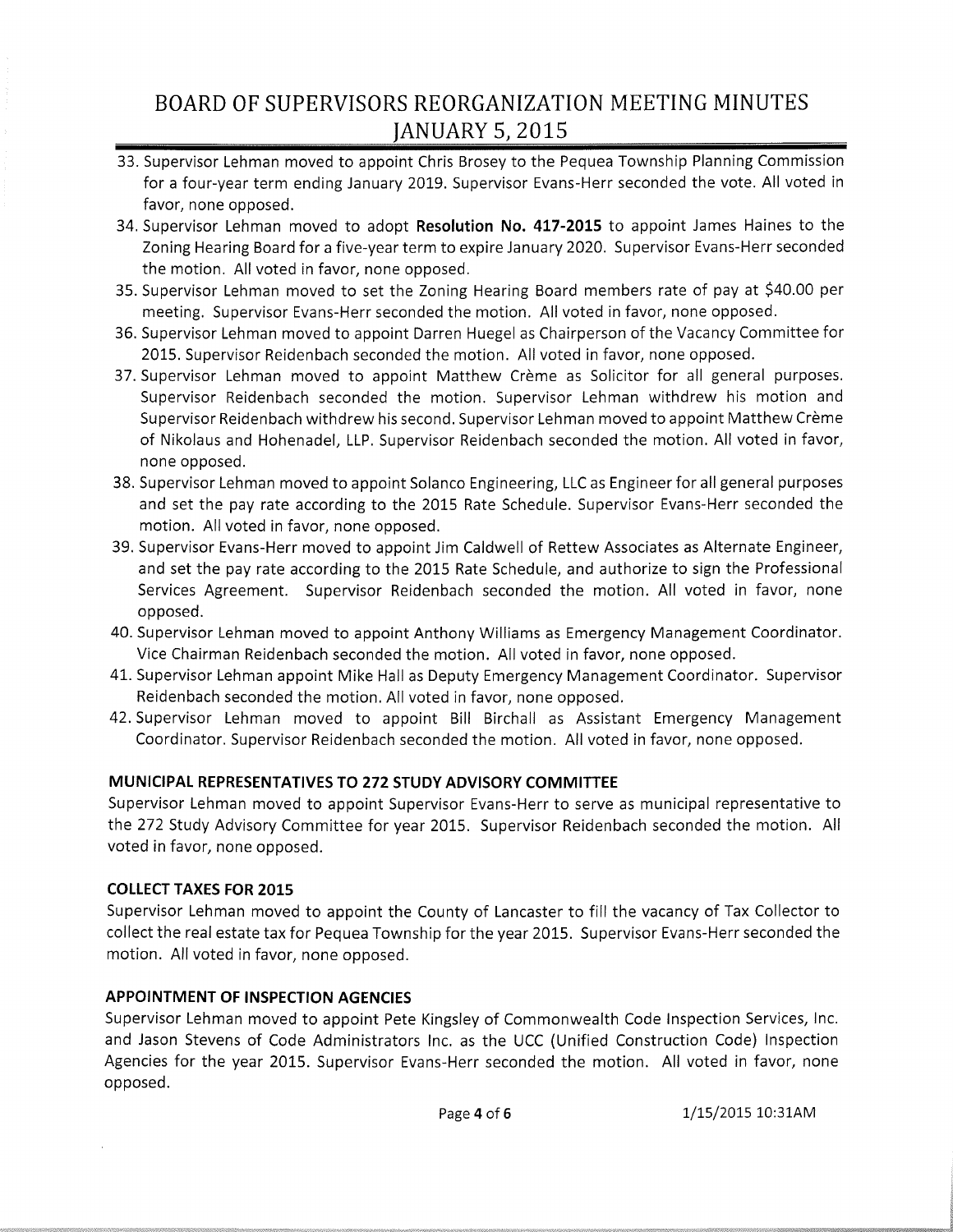#### SETTING FEES FOR 2015

The purpose of this Resolution is to organize the Township Administrative Fees into one Resolution to be reviewed and set on a yearly basis. This covers fees from pavilion rental to sewage and zoning. Supervisor Lehman moved to adopt Resolution No. 418-2015 setting township fees for 2015. Supervisor Evans-Herr seconded the motion. All voted in favor, none opposed.

#### REGULAR MEETING PUBLIC COMMENTS:

Items on the agenda - Jackie Johns said she noticed in the legal section of the newspaper that the elected auditors were being replaced by the accounting firm and she didn't believe that was correct. Chairman Lehman said for the purpose of the notice it's done that way but we still keep the elected board.

Jackie Johns wanted to know if the new rate schedule would be published. Chairman Lehman said it would be available on the web-site and at the municipal building but will not be published in the paper. Jackie Johns wanted to know more about the Administrative Liaison. Chairman Lehman summarized the proposed resolution aloud and Ms. Johns then wanted to know why it was necessary. Vice Chairman Reidenbach explained it would eliminate confusion and conflict and with one person acting as a conduit between the board members and the township employees it would give clear directives of what is expected. Supervisor Evans-Herr highlighted a portion of the proposed resolution word for word and a debate ensued. Chairman Lehman brought the meeting to order, new business would begin and the Supervisors would resume voting.

### Items not on the agenda - None

#### NEW BUSINESS:

- 1. Approval of Secretary wage increase Chairman Lehman moved to set the wage for the Township's Secretary, Sandra Graham to \$16.50 effective 12/29/2014. Vice Chairman Reidenbach seconded the motion. Chairman Lehman and Supervisor Reidenbach voted Aye. Supervisors Evans-Herr voted Nay.
- 2. PIRMA Intergovernmental Contract Edition 1/2015 Supervisor Evans-Herr moved to approve PIRMA Intergovernmental Contract - Edition 1/2015. Chairman Lehman seconded the motion. All voted in favor none opposed.
- 3. Herrville, LLC Rezoning Petition Set hearing date Chairman Lehman moved to hold the hearing for Herrville LLC rezoning petition at 6:30 PM on February 11, 2015. Supervisor Evans-Herr seconded the motion. All voted in favor, none opposed.
- 4. Baumgardner Road Associates LP Rezoning Petition. Set hearing date Chairman Lehman moved to hold the hearing for Baumgardner Road Associates LP, Stephen Fisher and Others rezoning petition at 7:00 PM on February 11,2015. Supervisor Evans-Herr seconded the motion. All voted in favor, none opposed.
- 5. Administrative Liaison Resolution Vice Chairman Reidenbach spoke in more detail his purpose for proposing to elect an Administrative Liaison. Vice Chairman Reidenbach moved to adopt Resolution No. 419-2015. Chairman Lehman seconded the motion. Supervisor Evans-Herr read from the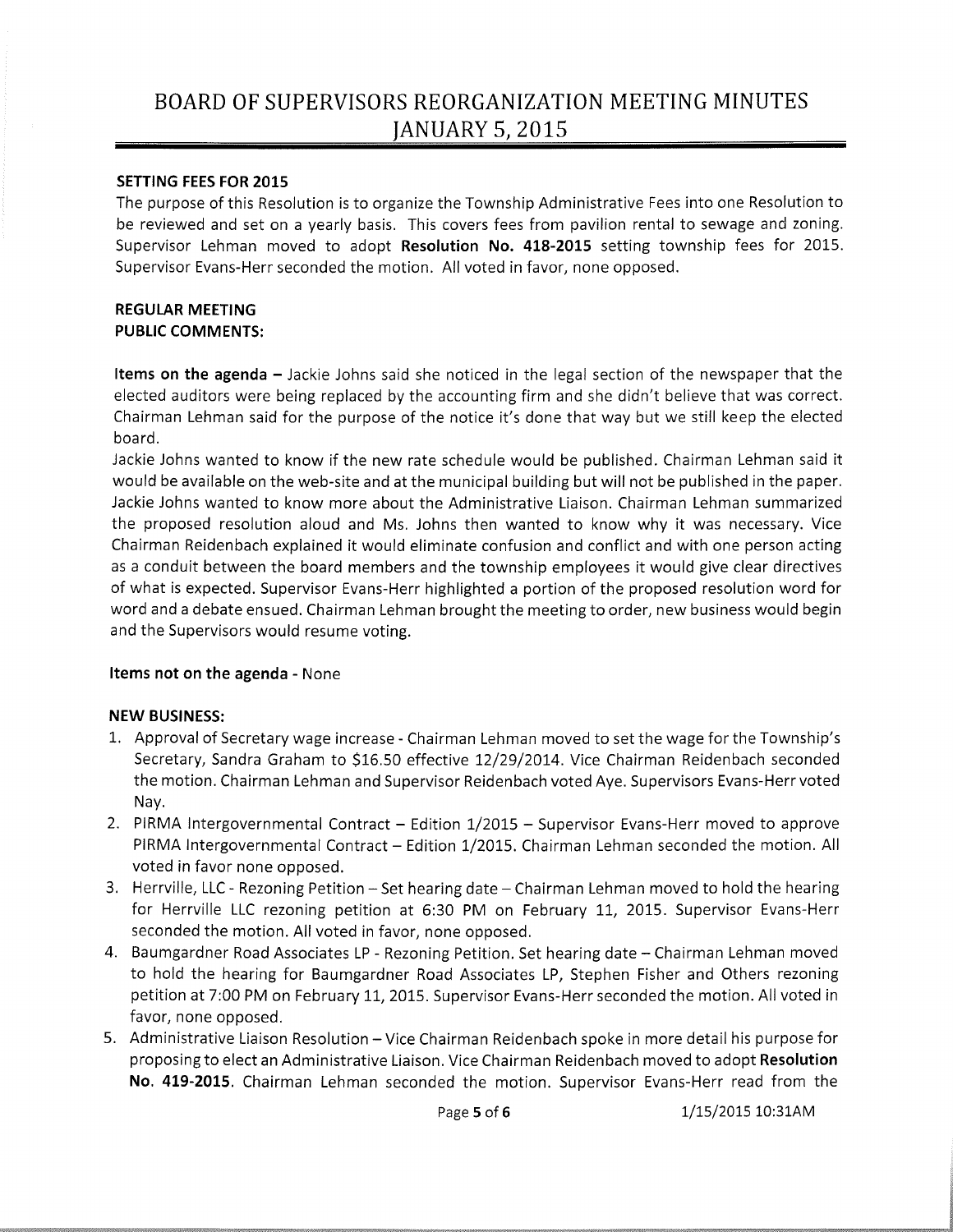Township News publication; saying in some townships elected supervisors serve as liaison's in different departments, there is a distinction between the role of a liaison to a department and being "in charge" ofthat department. Unless the board as a whole delegates it's authority to a liaison the supervisor has no direct supervisory role. Chairman Lehman stated the solicitor was consulted. Vice Chairman Reidenbach and Chairman Lehman voted Aye. Supervisor Evans-Herr voted Nay.

6. Administrative Liaison Resolution - Vice Chairman Reidenbach moved to appoint Chairman Lehman as Administrative Liaison 2015 or until which time we rescind that appointment. Chairman Lehman seconded the vote. Vice Chairman Reidenbach and Chairman Lehman voted Aye. Supervisor Evans-Herr voted Nay.

## **ADDENDUM**

1. Accept Resignation of Bruce Groff, Vice Chairman of Board of Auditors- Chairman Lehman moved to accept the resignation of Bruce Groff, Vice Chairman of the Board of Auditors effective January 5, 2015. Vice Chairman Reidenbach seconded the motion. All voted in favor none opposed. We now have an opening for an interim auditor and in the spring it will be on the ballot for the year beginning 2016. This will be added on the January 21, 2015 Board of Supervisors Agenda.

We are also seeking a Township Constable if anyone knows of someone interested.

**MEETING ADJOURNED** at 8:04 p.m.

Respectfully submitted, (*) and rull*, Jul<br>Sandra Graham, Township Secr